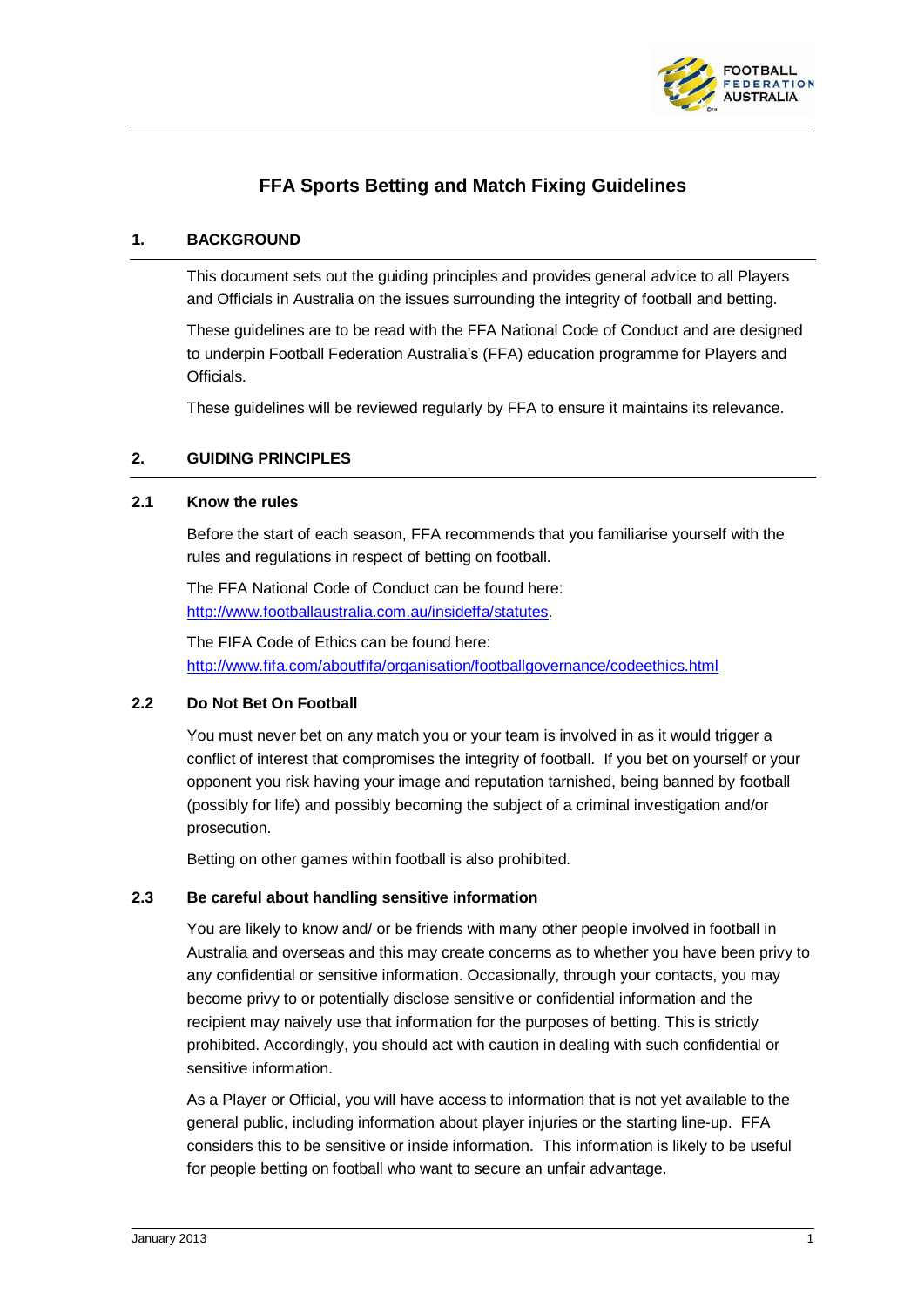It is important to note that there is nothing wrong having access to sensitive information; it is what you do with it that matters. Most athletes know that they should not discuss team tactics with anyone outside of the team. The same is true of sensitive information.

The following guidance is intended to protect Players and Officials from potential problems.

- You should never swap sensitive information about you, your team or football for reward, gifts or favours.
- It looks suspicious if you repeatedly pass on information to a person, even if there is no obvious reward.

## **2.4 Match Fixing**

Fixing a match goes against the rules of football and is illegal. Fixing a match could result in serious consequences including a lifetime ban and possibly criminal sanctions.

Whatever the reason, do not seek to fix any aspect of a match. Do not put yourself in a situation which would bring you, or even force you, to adversely influence the natural course of a match.

FFA recommends that you do not put yourself at risk by:

- Always performing to the best of your abilities.
- Not letting yourself be manipulated certain individuals might try to develop a relationship with you built on favours or fears that they will then try to exploit for their benefit in possibly fixing a match or matches. This can include the offer of gifts, loans and support.
- Raising any concerns about anyone making offers to you with someone, such as your coach, a senior player or FFA.

#### **3. GENERAL ADVICE**

#### **3.1 Family and friends**

Your family and friends' betting behaviours or relations with certain individuals could create problems for you. For example, if someone you know is betting on you or your club to win or lose this could be traced back to you and will raise suspicions.

## **3.2 Detection**

Betting operators use sophisticated security measures to enable bets to be traced and reported to FFA or relevant authorities. Betting operators can also record and trace your bets for fraud prevention purposes.